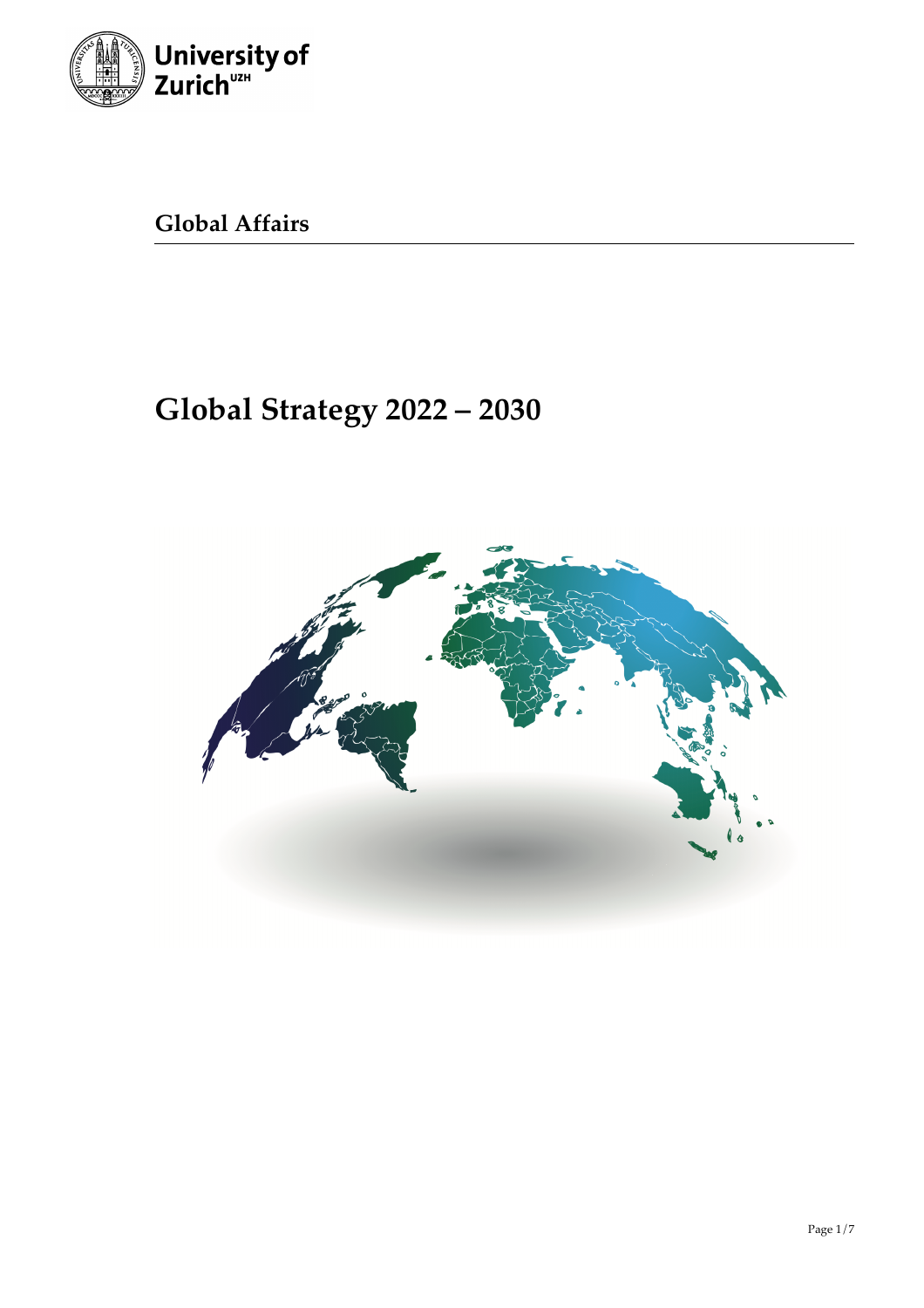

# **Table of Contents**

| $2^{\circ}$    |  |
|----------------|--|
| 3 <sup>7</sup> |  |
| 3.1            |  |
| 3.2            |  |
| 3.3            |  |
| 3.4            |  |
|                |  |
|                |  |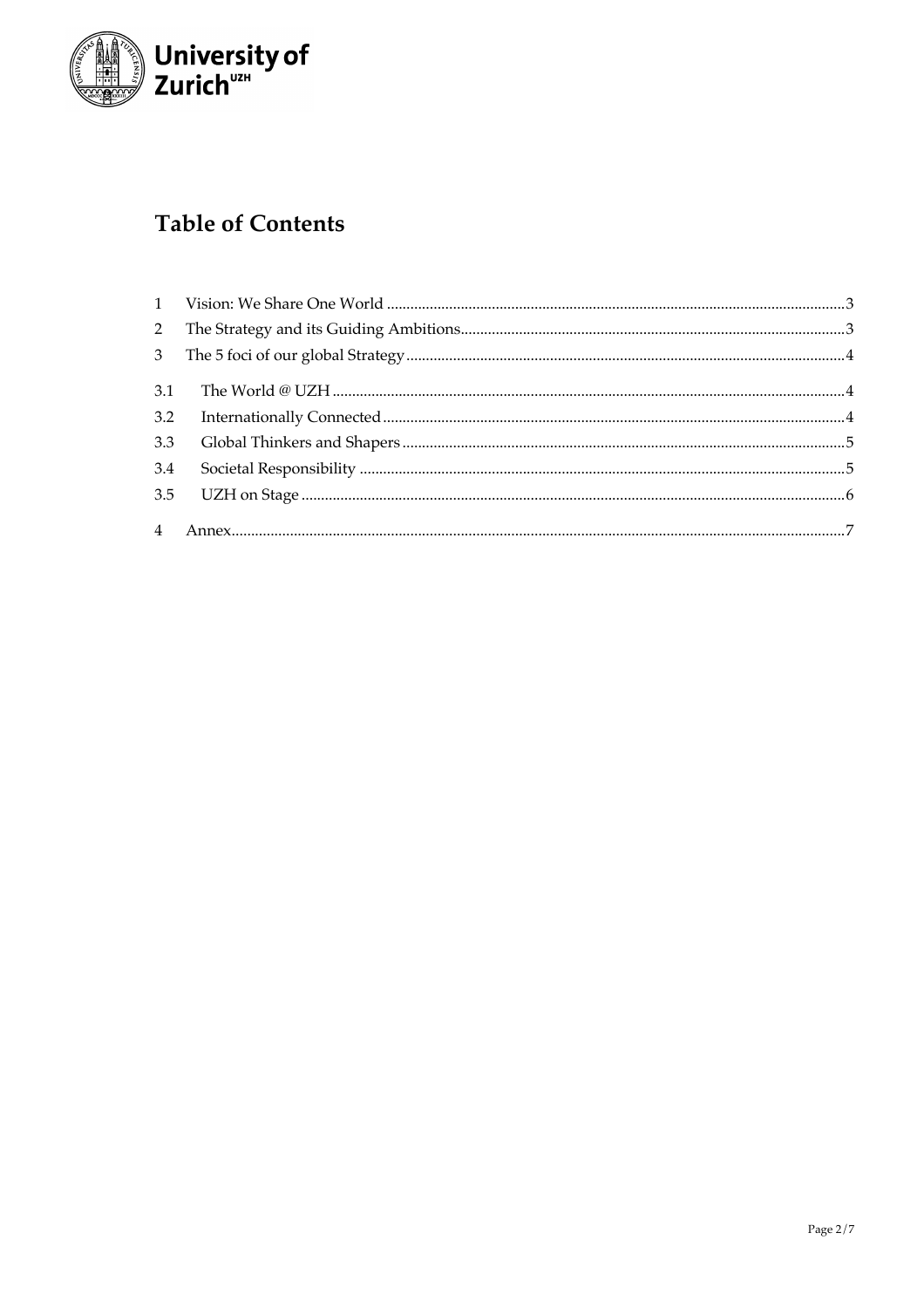

# **1 Vision: We Share One World**

We all share one world. A world composed of an intricate diversity of societies, histories, visions, environments, and therefore of many realities at local, national and regional levels. A world in which many of the challenges faced by our societies know no borders. To name just one: We need to transition to a system that's compatible with Earth's planetary boundaries. Thus, international collaboration is of outmost importance for our common future.

Global universities are uniquely positioned to be major actors of positive change. They are repositories of the learnings from the past. Their research creates the knowledge to better understand the present, drives evidence-based policy making and shapes tomorrow. They educate future generations and foster change-makers. They are guided by their societal responsibility.

The university of the future needs to be permeable and remove barriers to interaction both within the institution and beyond it, across organizational and national boundaries, between different groups and communities, technologies, and disciplines. An interconnected world demands interconnected thinking and acting.

As a comprehensive and global university, UZH is aware of its responsibility and will work at local, national and international levels, for the one world we all share.

## **2 The Strategy and its Guiding Ambitions**

An effective and comprehensive strategy for internationalization is linked to the university's vision and values<sup>1</sup>. The importance and relevance of internationalization are explicit in all key UZH policies and strategies.

UZH is internationally minded and locally connected. UZH is a signatory of the Magna Charta Universitatum<sup>2</sup>: as such its community strives to adhere to the principles of academic independence, equality, diversity and inclusion in all activities.

Pressing societal, economic and environmental challenges need to be tackled. Activities need to go beyond universities to include industry, policymakers, diplomacy, NGOs and civil society at large. The future requires true long-term thinking which must come with the ability to be lean and agile, to act quickly and to change the course of action when needed. Designed for an important decade and aligned with the United Nations 2030 Agenda for Sustainable Development, the strategy is called "Global Strategy 2030".

Everyone at the university, at all levels and whatever their role in and exposure to internationality is, contributes to UZH's role, action and perception in Switzerland and in the world. The brand "UZH" will be positioned and developed as a synonym for world-class competencies. This is the Global Strategy of the entire university.

<sup>1</sup> https://www.uzh.ch/en/about/basics.html

<sup>2</sup> http://www.magna-charta.org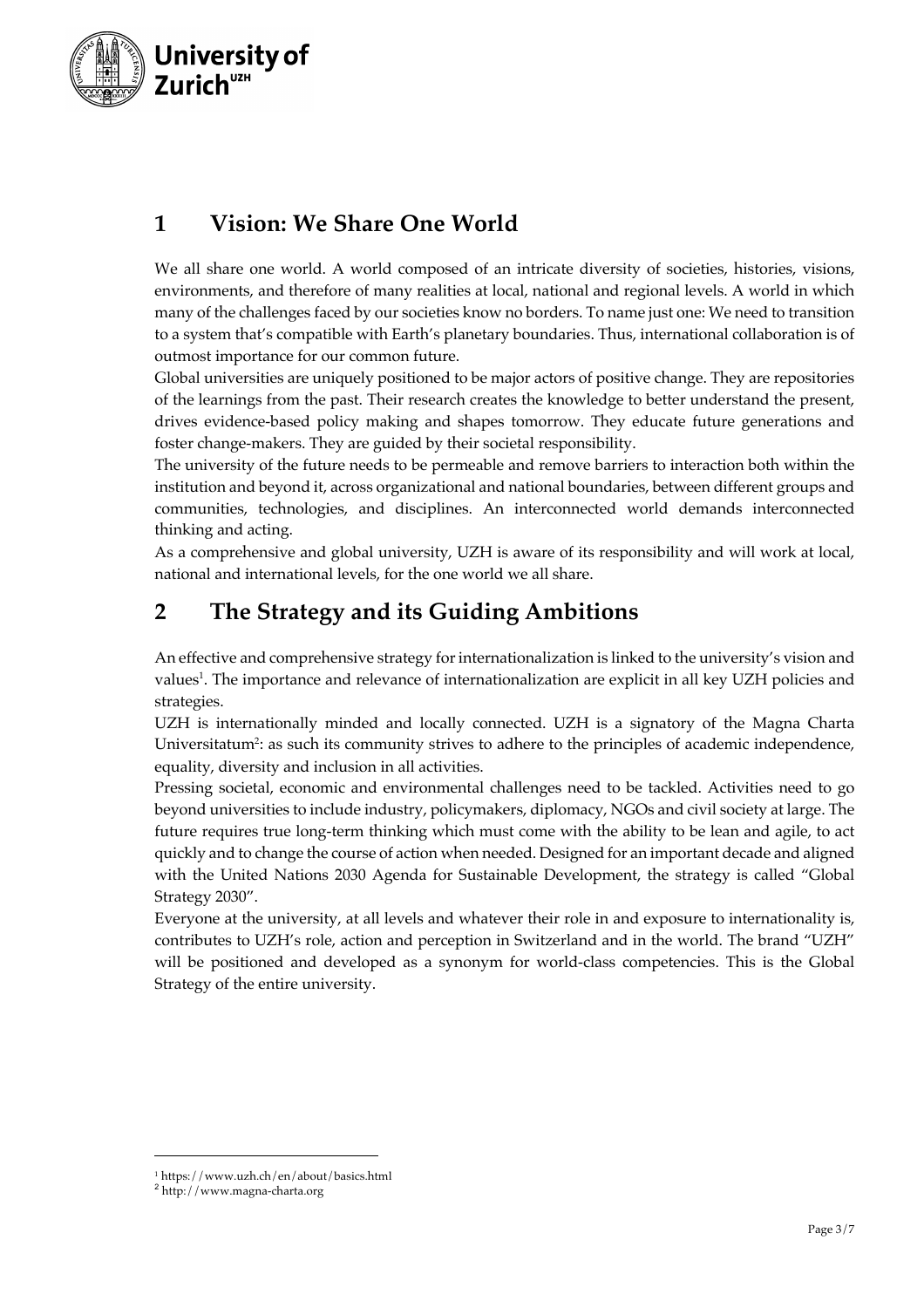

# **3 The 5 foci of our global Strategy**

To balance long-term thinking and agile acting UZH builds its Global Strategy 2030 along the following five foci, each one with its own set of actions to be reviewed every two years and adjusted where necessary.

#### **3.1 The World @ UZH**

UZH is a truly open-minded and engaged university: its members embody a global outlook and mindset. A diverse and culturally rich environment is actively fostered to generate creative and innovative outputs, interesting debates, and an inspiring learning, research and working environment on campus in Zurich.

#### **Vision 2030**

- UZH proposes a consistently open and inclusive welcome culture at all entry points visitors or (prospective) community members make first contact.
- UZH lives a vibrant and inclusive culturally diverse community with multifaceted salient voices. It attracts talent from all across the globe to study, teach, work and conduct research at UZH.
- In addition to language skills, intercultural competences form a valued and endorsed aspect of the UZH Community.
- UZH embraces a "global dimension" in all aspects of teaching and learning.

#### **3.2 Internationally Connected**

UZH joins forces all around the world with partners, universities and beyond, to conduct impactful research and innovation, offer top-quality education, and tackle complex challenges. It remains firmly embedded within the European Higher Education Area and committed to the goals of the European Research Area as an active partner for research, education, innovation and knowledge translation. Simultaneously, it expands its expertise and engagement to partners outside of Europe.

In 2021 UZH's network of key partners and alliances included in particular: ETH Zurich and the University of Geneva in Switzerland; LERU, Freie Universität Berlin, Humboldt-Universität zu Berlin, University of Vienna and Charles University Prague in Europe; Kyoto University and The University of Queensland in Australasia; Makerere University in Africa, and the global Universitas21 network. Data and the analysis of the impact, diversity, and depth of our partnership activities will guide UZH's future partnerships and networks.

#### **Vision 2030**

- UZH's partnership activities, initiatives and collaborative impact are intensified and widely visible around the globe. This includes a growing number of cross-border research, teaching and innovation partnerships.
- UZH's partnership activities are consistently underpinned by the ethical principles of UZH and embedded in a sound and transparent due-diligence process.
- UZH maintains a small number of institutional key partners with like-minded universities in selected regions of the world.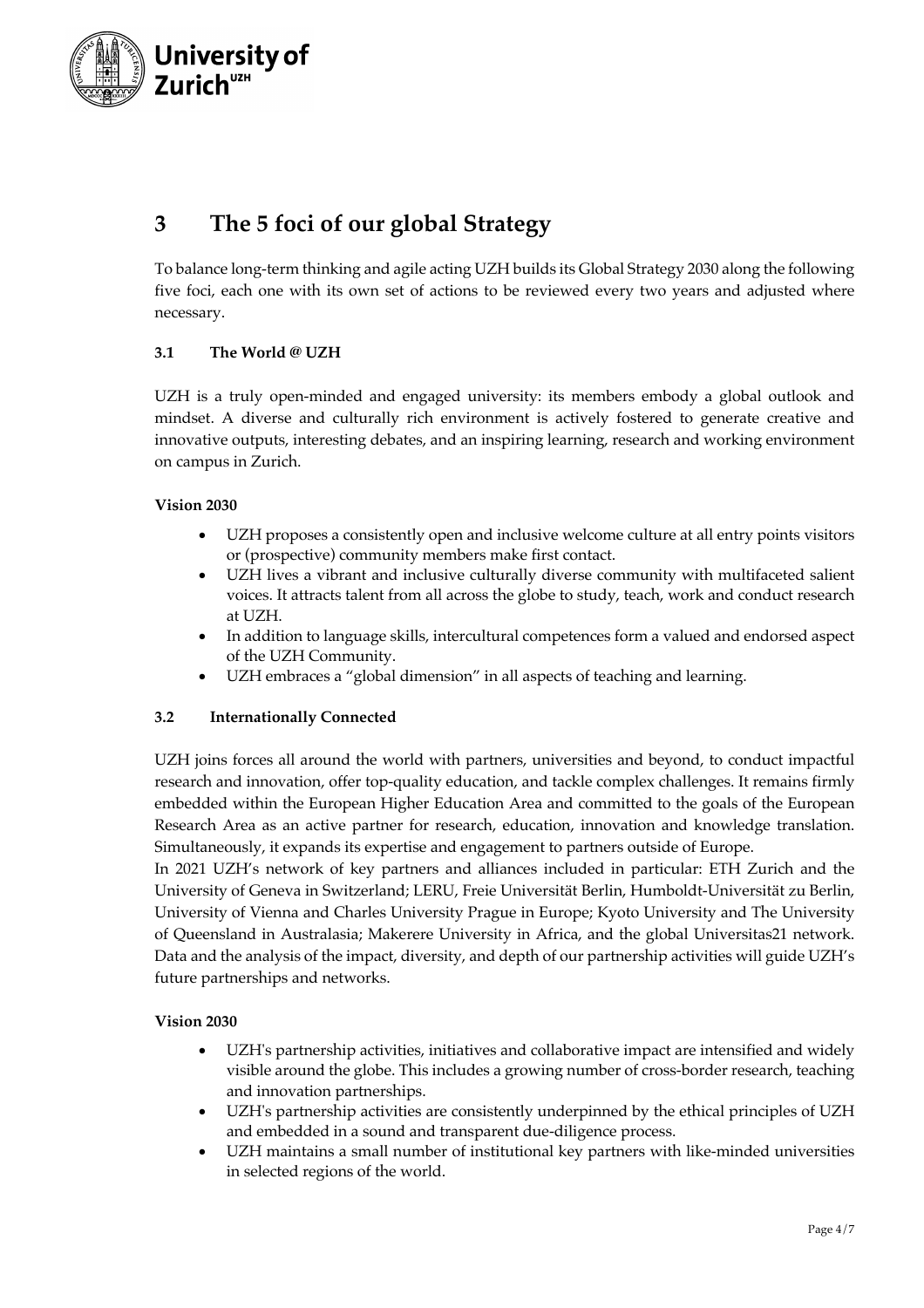

• UZH fosters a select number of university networks, both at institutional level (general) and at faculty level (thematic), and actively engages and shapes their agenda.

#### **3.3 Global Thinkers and Shapers**

As the largest comprehensive Swiss university, UZH plays a pivotal role to set a strong example of active engagement in tertiary education in the national higher education sector. It encourages its students and staff to be internationally mobile and experience other contexts. Evidence has demonstrated that an international experience provides not only a key opportunity to learn languages and intercultural skills, but also adds to increasingly important transversal skills, such as problem solving, resilience or effective communication.<sup>3</sup>

#### **Vision 2030**

- All students have the opportunity to gain a significant international experience as part of their degree program at UZH.
- UZH students from Bachelor to Master to PhD level make use of these opportunities and as a result gain a significant international experience as part of an UZH degree program.
- UZH researchers are actively and visibly contributing to academic and innovation activities abroad.
- UZH staff proactively seek out professional exchanges with peers around the globe and at partner universities and organizations.

#### **3.4 Societal Responsibility**

Humankind is facing increasingly complex, systemic and global challenges. Stronger exchange and collaboration between science, technology, business and society is crucial to tackle them. By increasing its engagement as a stakeholder in national and international policy making and diplomacy, the scientific community can bring its values of rationality, transparency and universality and help underpin a better global governance and build trust between nations and societies.

#### **Vision 2030**

- As world-class university in the center of Europe, UZH is committed to sharing its collective knowledge and scientific discoveries with governments, international organizations, businesses, NGOs, and society at large, thus contributing to evidence-based policy making and science diplomacy<sup>4</sup>.
- In the global effort to address humankind's challenges UZH helps identifying possible strategies, their respective benefits and liabilities, what individuals and societies think about them and how they will use them.
- UZH actively and systematically promotes its societal role on every level. It promotes crossdisciplinary research, teaching and learning, and values social engagement of students and researchers. The United Nations Sustainable Development Goals 2030, the protection of human rights and academic freedom, diversity, equality and other principles provide a guiding framework.

<sup>3</sup> https://www.erasmusskills.eu/eskills/tools/guide-for-practicioners/\_intro/Guide\_for\_Practitioners.pdf, p 16 ff. 4 Royal Society/AAAS, New Frontiers in Science Diplomacy (London: Royal Society, 2010): https://royalsociety.org/topicspolicy/publications/2010/new-frontiers-science-diplomacy/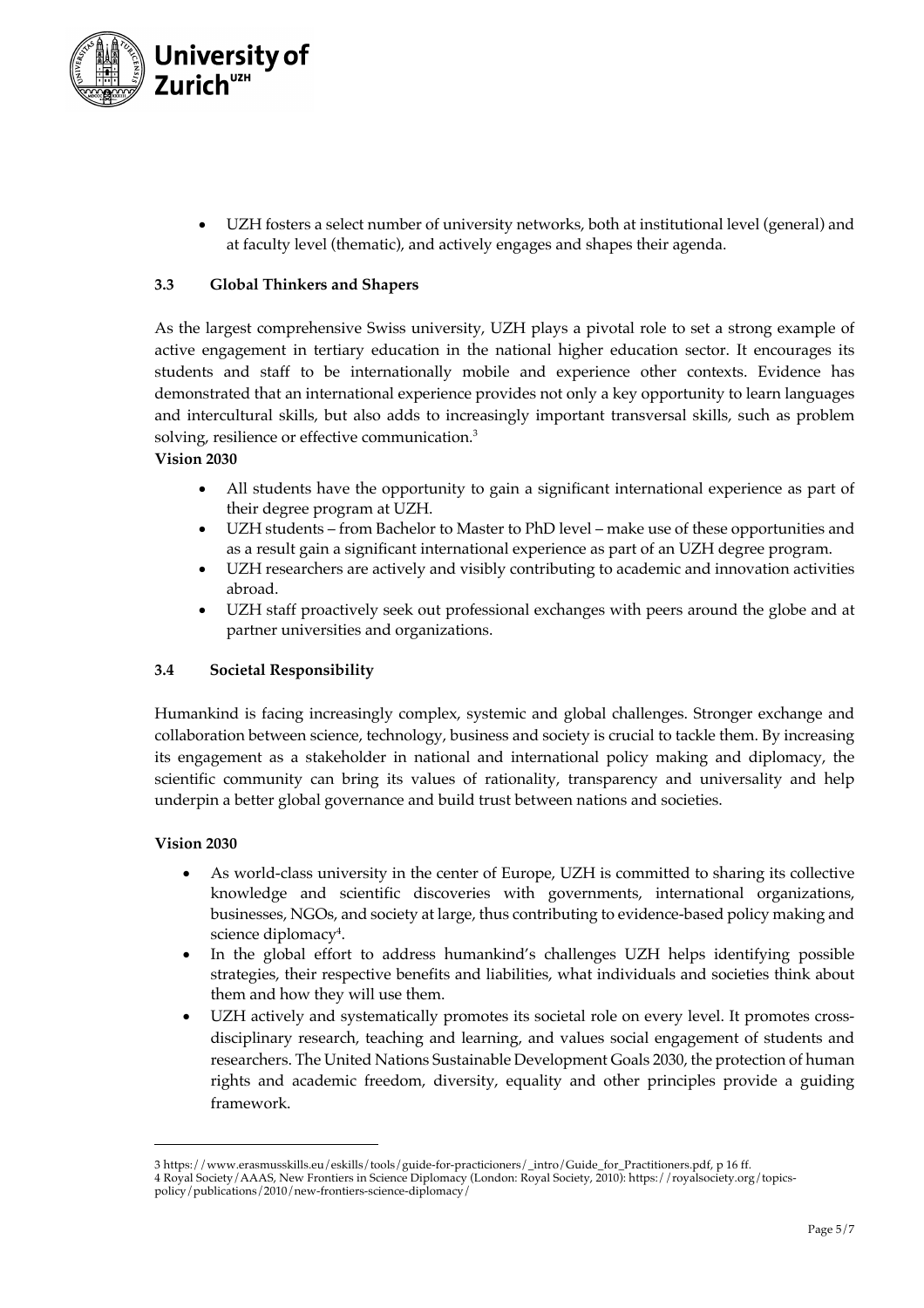

#### **3.5 UZH on Stage**

Top performance in research, the excellence of its students and graduates, civic engagement, and involvement in selected partnerships all contribute to the global reputation of UZH. The development of this reputation is supported by professional communication services, proactive dialogues with diverse realms of society and successful outreach programs.

To expand UZH's reputation further bold steps are necessary: new contemporary forms of branding, bundling of or at least coordinating existing communication activities, the participation in and the development of open platforms to tackle attractive challenges, mobilizing UZH members and alumni to be the university's ambassadors.

#### **Vision 2030**

- UZH recognizes the contribution of its international brand and reputation to its mission. Measures are implemented to increase the positive image of UZH as well as UZH's recognition value in the world by targeted promotion on national and international level.
- UZH engages in initiatives, platforms and challenges worldwide as a means to strengthen its global engagement and foster international outreach.
- UZH expands its international alumni network and engages consistently and proactively with its members as ambassadors and supporters for UZH's global ambitions.